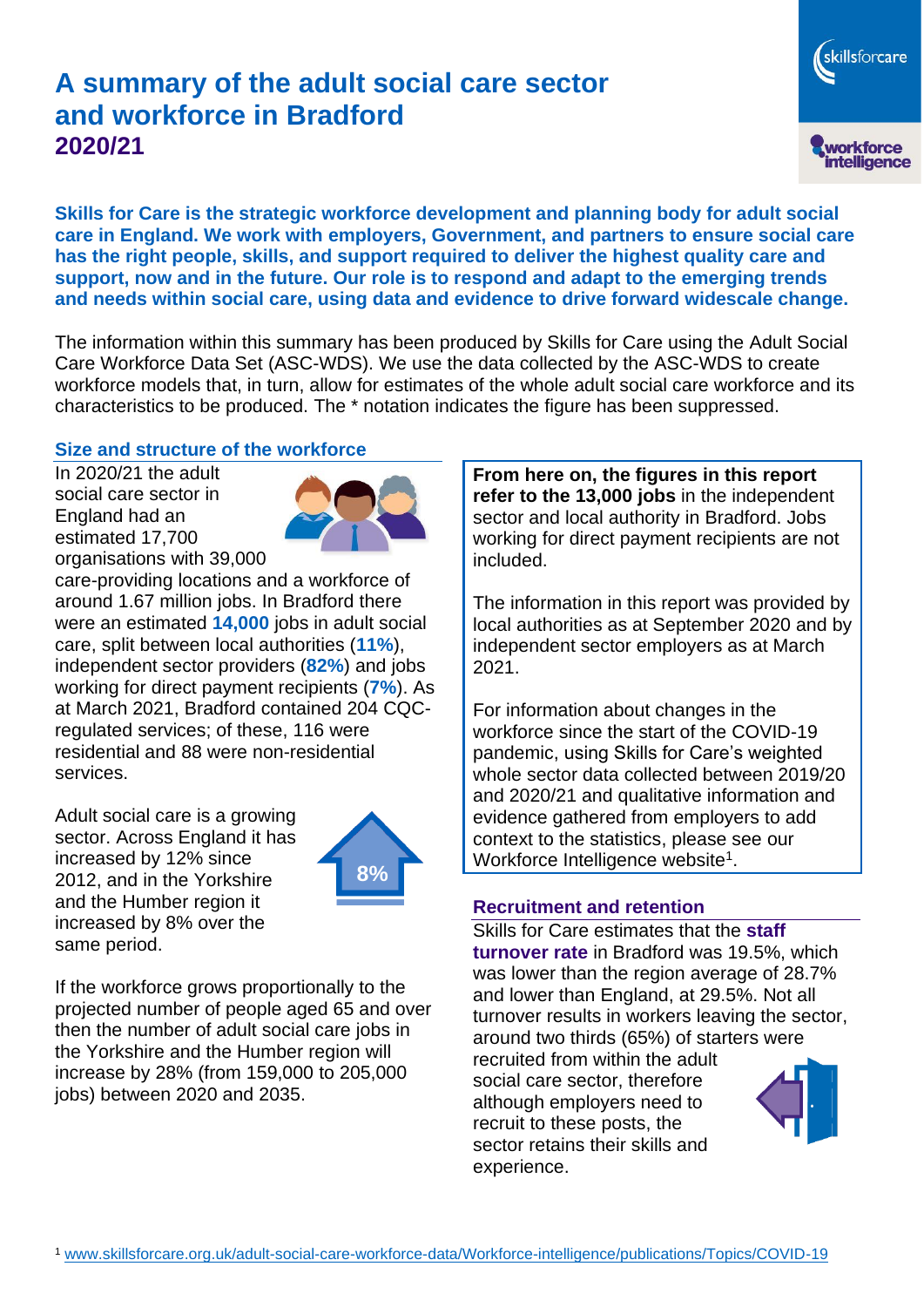Adult social care has an experienced 'core' of workers. Workers in Bradford had on average **8.7 years of experience in the sector** and 77% of the workforce had been working in the sector for at least three years.

Using both workforce intelligence evidence and our links with employers and stakeholders across England, we know that recruitment and retention is one of the largest issues faced by employers. We have many resources and tools available to help, for example the 'Values-based recruitment and retention toolkit'<sup>2</sup> and 'Seeing potential: widen your talent pool'. <sup>3</sup> For more information please visit: [www.skillsforcare.org.uk/recruitment-retention](http://www.skillsforcare.org.uk/recruitment-retention)

#### **Employment information**

We estimate Bradford had **13,000** adult social care jobs employed in the local authority and independent sectors. These included 950 managerial roles, 600 regulated professionals, 9,500 direct care (including 7,600 care workers), and 1,900 other-non-care proving roles.

The average number of **sickness days** taken in the last year in Bradford was 11.5, (10.2 in Yorkshire and the Humber and 9.5 across England). With an estimated directly employed workforce of 12,000, this would mean employers in Bradford lost approximately **137,000 days to sickness in 2020/21**. In England levels of staff sickness have nearly doubled over the course of the pandemic between 2019/20 and 2020/21, in total around 6 million extra days were lost to sickness than in the year before.

Less than a quarter (20%) of the workforce in Bradford were on zero-hours contracts. Around a half (50%) of the workforce usually worked full-time hours and 50% were parttime.

### **Chart 1. Proportion of workers on zero hours contracts by area**

| England                  | 25%        |
|--------------------------|------------|
| Yorkshire and the Humber | <b>20%</b> |
| <b>Bradford</b>          | 120%       |

## **Workforce demographics**

The majority (82%) of the workforce in Bradford were female, and the average age was 42.7 years old. Workers aged



24 and under made up 11% of the workforce and workers aged over 55 represented 24%. Given this age profile approximately 3,100 people will be reaching retirement age in the next 10 years.

Nationality varied by region, in England 83% of the workforce identified as British, while in the Yorkshire and the Humber region this was 93%. An estimated 93% of the workforce in Bradford identified as British, 2% identified as of an EU nationality and 4% a non-EU nationality, therefore there was a similar reliance on EU and non-EU workers.

## **Pay**



Table 1 shows the full-time equivalent annual or hourly pay rate of selected job roles in Bradford (area), Yorkshire and the Humber (region) and

England. All figures represent the independent sector as at March 2021, except social workers which represent the local authority sector as at September 2020. At the time of analysis, the National Living Wage was £8.72.

#### **Table 1. Average pay rate of selected job roles by area**

|                                 | <b>England</b> | Region  | Area    |
|---------------------------------|----------------|---------|---------|
| Full-time equivalent annual pay |                |         |         |
| Social Worker <sup>t</sup>      | £37,100        | £34,000 | £31,800 |
| Registered nurse                | £33,600        | £32,400 | £33,500 |
| Hourly pay                      |                |         |         |
| National Living<br>Wage         | £8.72          | £8.72   | £8.72   |
| Senior care worker              | £10.00         | £9.88   | £9.96   |
| Care worker                     | £9.29          | £9.12   | £9.08   |
| Support and<br>outreach         | £9.53          | £9.41   | £9.31   |

†Local authority social workers only.

Please note that pay varies by sector, with local authority pay generally being higher than independent sector pay.

<sup>2</sup> [www.skillsforcare.org.uk/vba](http://www.skillsforcare.org.uk/vba)